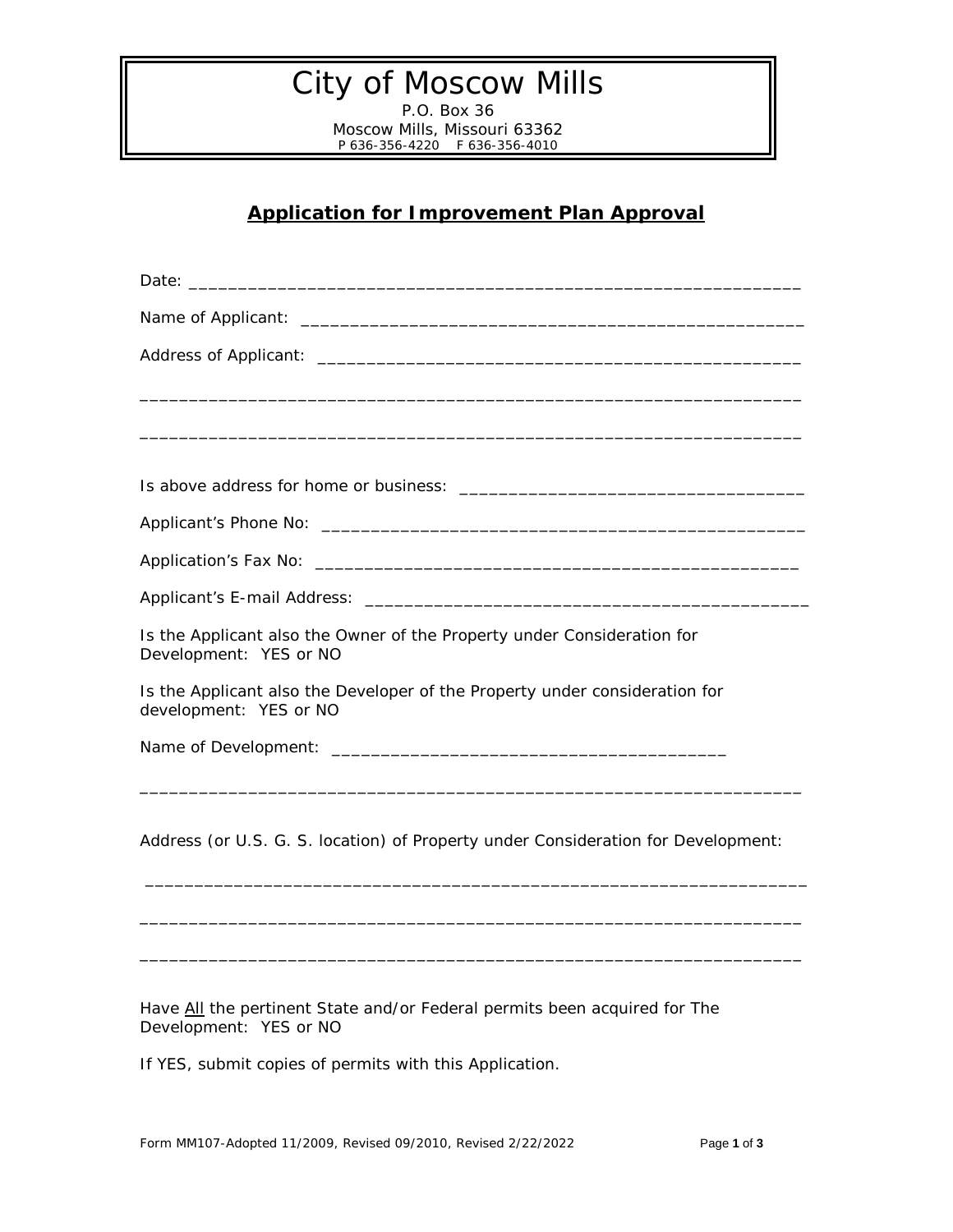If NO, copies of all pertinent permits must be submitted to the City before final approval can be given to Improvement Plans.

If the Development is to be completed in phases, what phases do the submitted Improvement Plans cover:

\_\_\_\_\_\_\_\_\_\_\_\_\_\_\_\_\_\_\_\_\_\_\_\_\_\_\_\_\_\_\_\_\_\_\_\_\_\_\_\_\_\_\_\_\_\_\_\_\_\_\_\_\_\_\_\_\_\_\_\_\_\_\_\_\_\_\_

Is a bound, detailed Stormwater Detention Design Report included with The Improvement Plans: YES or NO

Submit one (1) paper copy and one (1) electronic(.pdf) copy of the Improvement Plans and Specifications to the City Clerk at City Hall for review by the City Engineer. Construction of improvements is prohibited until the improvement plans are approved. The improvement plans must include the following:

- 1. The preferred drawing size shall be  $24'' \times 36''$ ; no drawings shall exceed  $36'' \times$ 42". White line prints on blue background will not be acceptable. Good drafting practices, either manual or automated (CAD) at a minimum fifty (50) feet to an inch shall be followed.
- 2. Professional Requirements:
- (a.) The construction drawings, project specifications and hydraulic and hydrology calculations shall be prepared by a Registered Professional Engineer as required by chapter 327 of the Revised Statutes of the State of Missouri.
- (b.) All construction documents shall bear an original embossed or wet ink seal, original ink signature and date the documents were sealed by the Registered Professional Engineer.
	- i. Each of the Construction drawings shall be sealed by a Registered Professional Engineer.
	- ii. Only the cover sheet of project specifications and hydraulic or
- 3. Two (2) digital submittals of approved improvement plans on CD-ROM in Auto Cad format for use in upgrading City maps.
- 4. The Construction drawings, as a minimum, shall include the following sheets:
	- (a.) Cover sheet cover sheet may contain project specifications, if space is available, otherwise the project specifications shall be submitted as a separate, bound book.
	- (b.) Site plan sheet -sheet showing existing contours
	- (c.) Final grade plan -sheet showing final contours
	- (d.) Sanitary and storm sewer plan and profile sheets -The storm sewer profile shall include hydraulic grade lines and profile of storm detention facilities.
	- (e.) Street profile sheet
	- (f.) Water line plan
	- (g.) Miscellaneous details
- 5. A copy of all pertinent Federal State and Country permits shall be submitted to the city before final approval. They shall include but not be limited to the following.
	- (a.) 404 permit from Corp. of Engineers